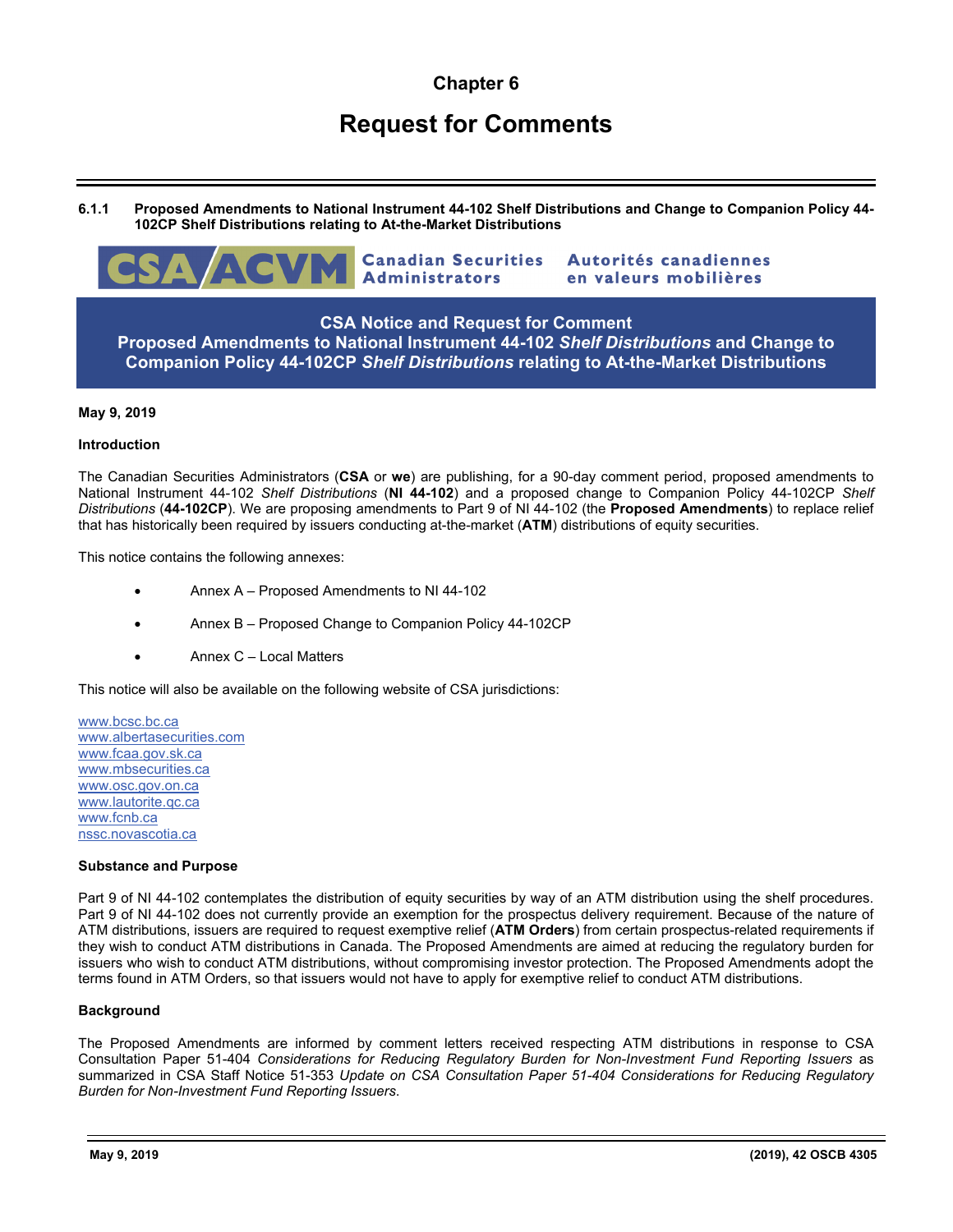NI 44-102 was adopted in 2000. The requirements of Part 9, together with the conditions that appear in ATM Orders (collectively, the **ATM Requirements**) form the regulatory framework for ATM distributions in Canada. The ATM Requirements were derived in part from rules previously adopted by the U.S. Securities and Exchange Commission (**SEC**), where ATM distributions have been conducted since the early 1980s.

ATM distributions in Canada are not as common as they are in the U.S. market. Industry participants have observed that the lack of ATM distributions in Canada may be due to restrictions and obligations imposed by the ATM Requirements. In particular, we understand that certain requirements originally applicable to U.S. ATM distributions, and upon which some of the ATM Requirements were based, have since been relaxed or abandoned by the SEC.

# **Summary of the Proposed Amendments**

The Proposed Amendments include:

- An exemption for the underwriter from the requirement to deliver a prospectus to purchasers in a distribution of securities;
- An exemption for the issuer and underwriter from certain of the prospectus form requirements, including a relaxation of the form of statement of rights.

The Proposed Amendments contain several requirements for issuers and underwriters conducting ATM distributions taken from the ATM Orders. Additionally, the Proposed Amendments contain a requirement that an issuer must disclose on the cover page of its base shelf prospectus that it may qualify an ATM distribution.

The Proposed Amendments contemplate two different approaches (labelled as Option 1 and Option 2 in Annex A) to conducting ATM distributions. Once the CSA has reviewed the comments received with respect to Options 1 and 2, the CSA will select one of these two options to include in the amendments to Part 9 of NI 44-102.

# *Option 1: Limit ATMs to circumstances in which liquidity would be expected*

The first approach allows an issuer to distribute securities under an ATM prospectus, as that term is defined in the Proposed Amendments, only if (i) the aggregate number of securities of the class distributed on one or more ATM exchanges under the ATM prospectus on any trading day does not exceed 25% of the trading volume of that class on all marketplaces on that day (the **25% Daily Cap**) or (ii) the securities are "highly liquid securities", as defined in the Proposed Amendments.

The 25% Daily Cap is a requirement that has been typically imposed in the ATM Orders. Its purpose was to reduce the risk that an ATM distribution would have a material impact on the price of the securities being distributed. This risk is also reduced where an ATM distribution only involves the issuance of "highly liquid securities."

As with certain of the ATM Orders under the Proposed Amendments, issuers distributing highly liquid securities would not be required to file a monthly report disclosing certain information about the ATM distribution, provided that the same disclosure is made on a quarterly basis.

Under Option 1, issuers that do not have highly liquid securities will be subject to the 25% Daily Cap. The benefits of the exemptions in the Proposed Amendments to such issuers may be limited if the daily trading volume of their securities is low. We acknowledge that such issuers are more likely to be small to mid-size issuers.

# *Option 2: No liquidity requirements*

The second approach is to impose neither the 25% Daily Cap nor the "highly liquid securities" requirement. Arguably, issuers are already incentivized not to conduct ATM distributions that will have a material impact on the market price of their securities. Additionally, an investment dealer must be involved to facilitate the ATM distribution onto the marketplace. The investment dealer, who is expected to have the experience and expertise in managing orders to limit negative impact on market integrity, is also prohibited from engaging in conduct that may disrupt a fair and orderly market.

# *Removal of 10% Aggregate Cap*

Currently, section 9.1 of NI 44-102 provides that the market value of equity securities distributed under a single ATM distribution prospectus supplement may not exceed 10% of the aggregate market value of the issuer's outstanding equity securities of the same class (the **10% Aggregate Cap**). We understand that the 10% Aggregate Cap has been an impediment to the establishment of ATM distributions in Canada and, accordingly, the Proposed Amendments remove it. Its removal does not adversely affect investor protection because the dilution concerns underlying the 10% Aggregate Cap are addressed by other factors, including existing prospectus and continuous disclosure requirements and the requirement to engage an underwriter in the ATM distribution.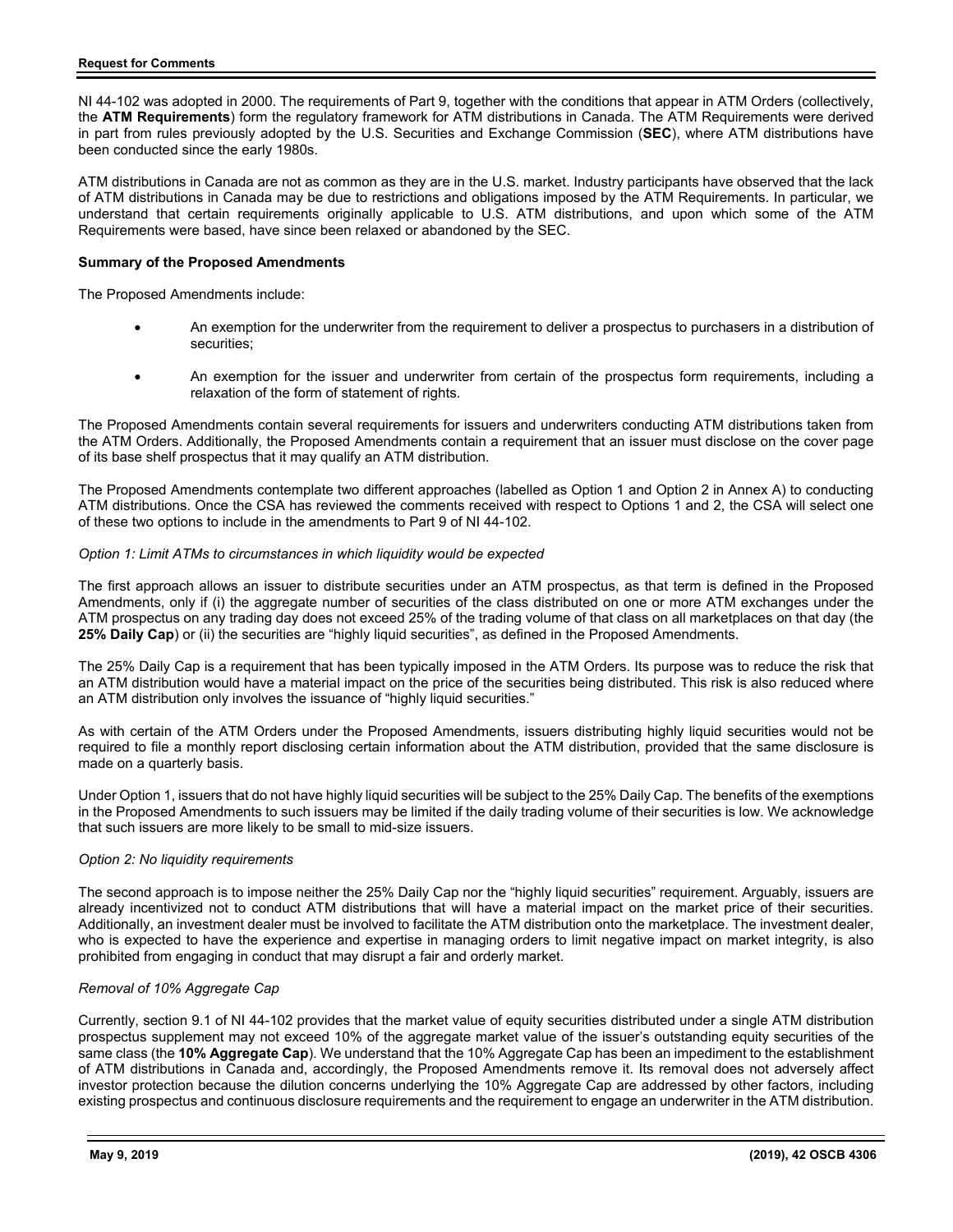# *Removal of Instalment Receipts*

Part 9 of NI 44-102 currently permits issuers to use ATM Distributions to issue instalment receipts convertible into equity securities. However, there does not appear to be a market demand for ATM distributions of instalment receipts in Canada. As a result, the Proposed Amendments do not contemplate instalment receipts.

The proposed changes to 44-102CP correspond to the Proposed Amendments.

# **Request for Comments**

We welcome comments on the Proposed Amendments. In particular, we would like to receive feedback on the following questions:

# *General Questions*

- 1. Is a "highly liquid securities" test or the 25% Daily Cap necessary to reduce the impact on the market price of an issuer's securities? Please explain.
- 2. The Proposed Amendments only permit distributions of equity securities. Should the issuance of debt securities under an ATM distribution be permitted? If yes, please explain the market need and suggest appropriate exemptions and conditions.

# *Non-redeemable investment funds (NRIFs) and exchange-traded mutual funds (ETFs)*

The Proposed Amendments would permit ATM distributions by NRIFs or by ETFs that are not in continuous distribution (**ETFNCDs**). The Proposed Amendments do not remove the ETF Facts delivery requirement that applies to dealers transacting in securities of ETFs in continuous distribution. We have not otherwise added any conditions particular to NRIFs or ETFNCDs. NRIFs and ETFNCDs are already or will be subject to some operational requirements under National Instrument 81-102 *Investment Funds* that they must comply with on an on-going basis such as the requirements to not issue new securities at a price less than the fund's net asset value per security or to not invest in illiquid assets making more than 20% of their net asset value.

- 3. Do you think that permitting NRIFs and ETFNCDs to conduct ATM distributions is warranted, based on differences in their distribution model and investor base compared to ETFs in continuous distribution?
- 4. If the CSA permits NRIFs and ETFNCDs to use ATM distributions, what additional conditions, if any, should apply?
- 5. Net asset value (**NAV**) is calculated daily, if using specified derivatives or selling short, or, otherwise, weekly. How frequently should the NAV be calculated with respect to ATM distributions?
- 6. Under new restrictions that came into force on January 3, 2019, NRIFs are generally limited to having 25% of assets in illiquid assets. However, illiquid assets are difficult to value. We have concerns that the NAV in some cases may be "stale" and may not reflect the economic value of the underlying assets. Should we restrict NRIFs with significant illiquid assets from conducting ATM distributions? What should the threshold be?

Please submit your comments in writing on or before August 7, 2019.

Address your submission to all of the CSA as follows:

British Columbia Securities Commission Alberta Securities Commission Financial and Consumer Affairs Authority of Saskatchewan Manitoba Securities Commission Ontario Securities Commission Autorité des marchés financiers Financial and Consumer Services Commission (New Brunswick) Department of Justice and Public Safety, Prince Edward Island Nova Scotia Securities Commission Superintendent of Securities, Newfoundland and Labrador Superintendent of Securities, Northwest Territories Superintendent of Securities, Yukon Superintendent of Securities, Nunavut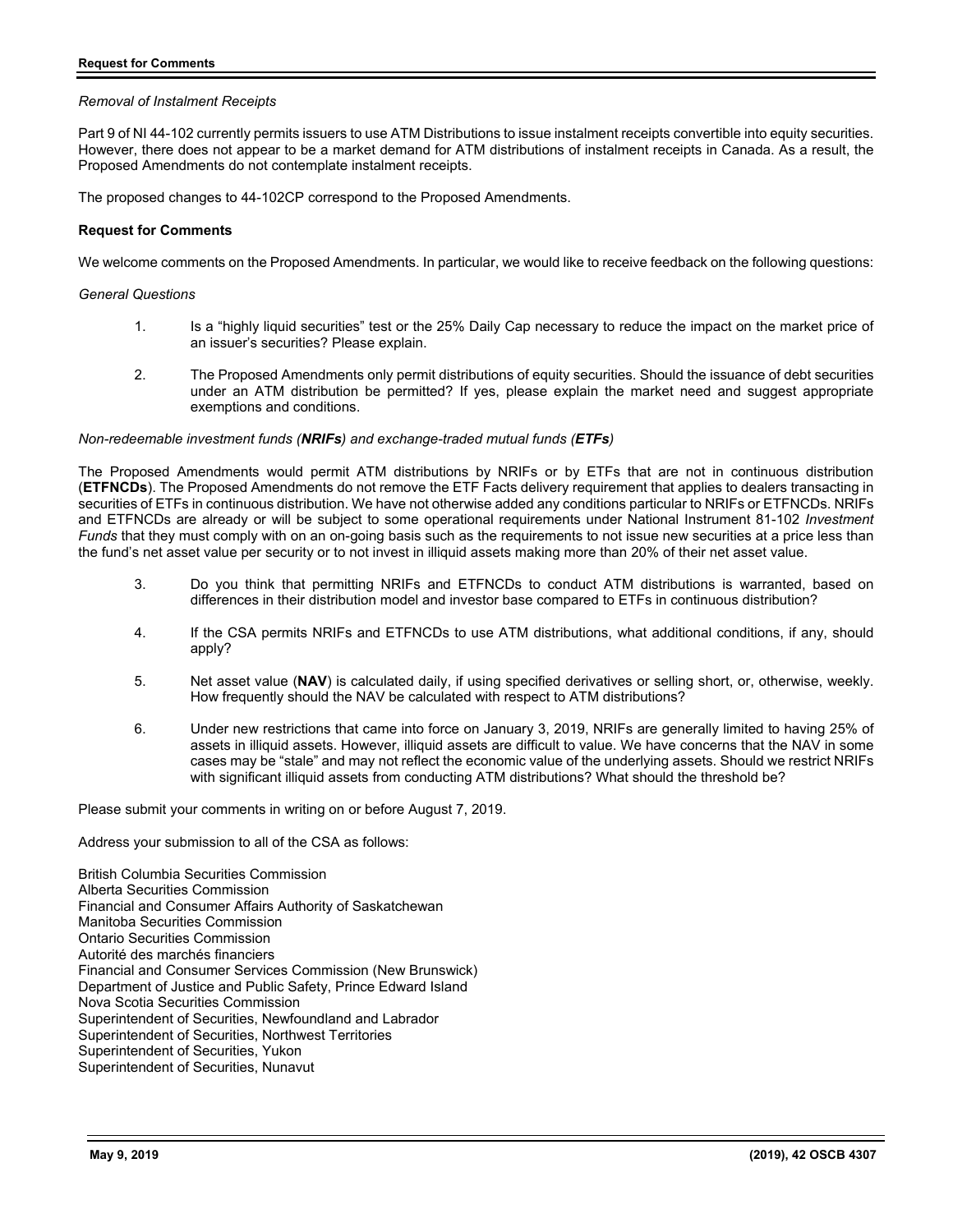Deliver your comments **only** to the addresses listed below. Your comments will be distributed to the other participating CSA jurisdictions.

The Secretary Ontario Securities Commission 20 Queen Street West 22nd Floor Toronto, Ontario M5H 3S8 Fax: 416-593-2318 comments@osc.gov.on.ca

Me Anne-Marie Beaudoin Corporate Secretary Autorité des marchés financiers 800, rue du Square-Victoria, 4e étage C.P. 246, Place Victoria Montréal (Québec) H4Z 1G3 Fax : 514-864-6381 consultation-en-cours@lautorite.qc.ca

# **Comments Received will be Publicly Available**

We cannot keep submissions confidential because securities legislation in certain provinces requires publication of a summary of the written comments received during the comment period. Please note that comments received will be made publicly available and posted on websites of the Alberta Securities Commission at www.albertasecurities.com, the Ontario Securities Commission at www.osc.gov.on.ca and the Autorité des marchés financiers at www.lautorite.gc.ca, and may be posted on the websites of certain other securities regulatory authorities. You should not include personal information directly in the comments to be published. It is important that you state on whose behalf you are making the submission.

# **Questions**

Please refer your questions to any of the following:

**Elliott Mak**  Senior Legal Counsel, Corporate Finance British Columbia Securities Commission 604-899-6501 emak@bcsc.bc.ca

**Gillian Findlay**  Senior Legal Counsel, Corporate Finance Alberta Securities Commission 403-297-3302 gillian.findlay@asc.ca

**Patrick Weeks** Corporate Finance Analyst Manitoba Securities Commission 204-945-3326 patrick.weeks@gov.mb.ca

**Michael Tang** Senior Legal Counsel, Corporate Finance Branch Ontario Securities Commission 416-593-2330 mtang@osc.gov.on.ca

# **Jan Bagh**

Senior Legal Counsel, Corporate Finance Alberta Securities Commission 403-355-2804 jan.bagh@asc.ca

# **Heather Kuchuran**

Acting Deputy Director, Corporate Finance Financial and Consumer Affairs Authority of Saskatchewan 306-787-1009 heather.kuchuran@gov.sk.ca

#### **Michael Balter**

Manager, Corporate Finance Branch Ontario Securities Commission 416-593-3739 mbalter@osc.gov.on.ca

**Roxane Gunning** Legal Counsel, Corporate Finance Branch Ontario Securities Commission 416-593-8269 rgunning@osc.gov.on.ca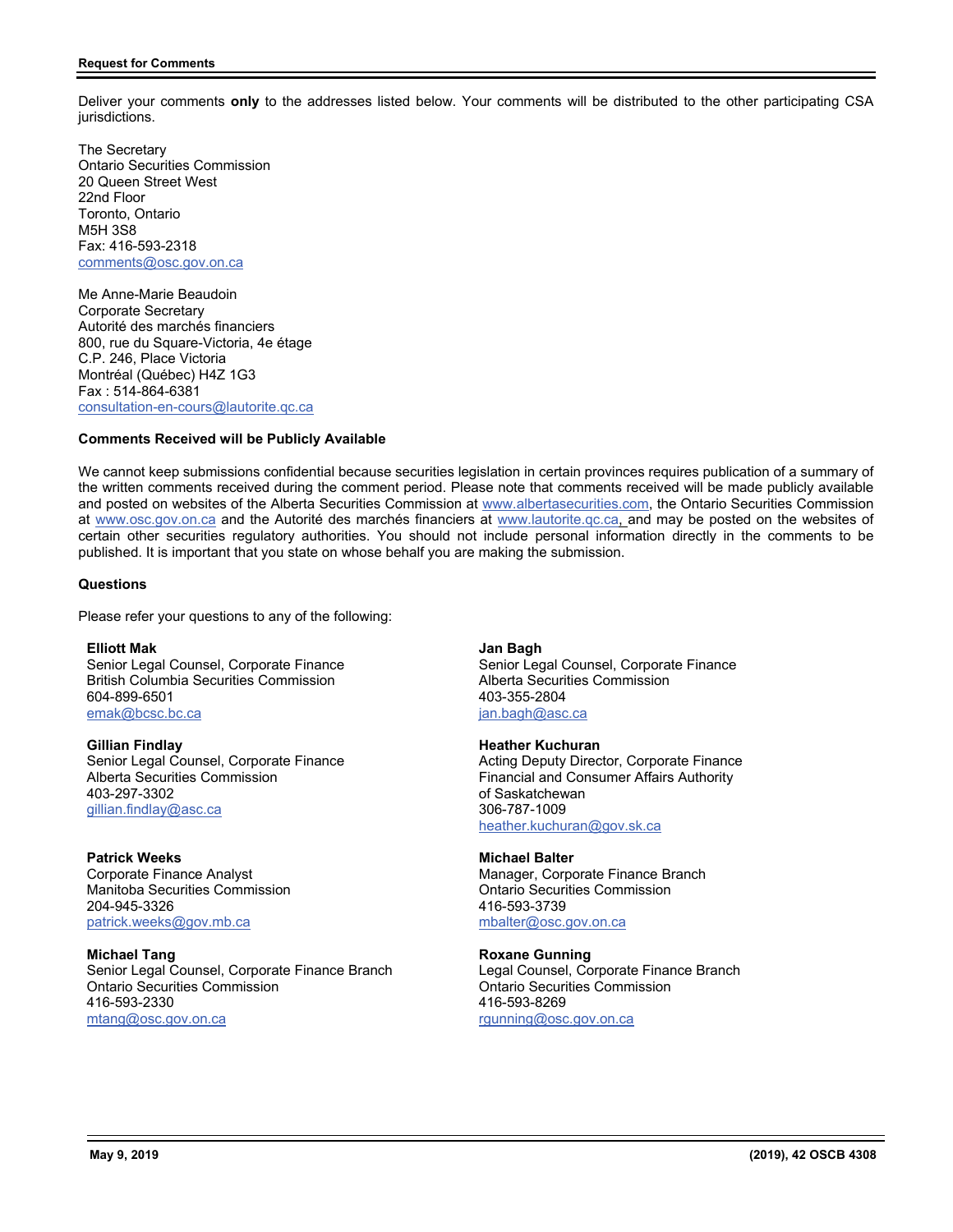**Carolyne Lassonde** Senior Legal Counsel, Legal Affairs Autorité des marchés financiers 514-395-0337 ext. 2545 carolyne.lassonde@lautorite.qc.ca

# **Abel Lazarus**

Director, Corporate Finance Nova Scotia Securities Commission 902-424-6859 Abel.lazarus@novascotia.ca

**Wendy Morgan**  Deputy Director, Policy Financial and Consumer Services Commission (New Brunswick) 506-643-7202 wendy.morgan@fcnb.ca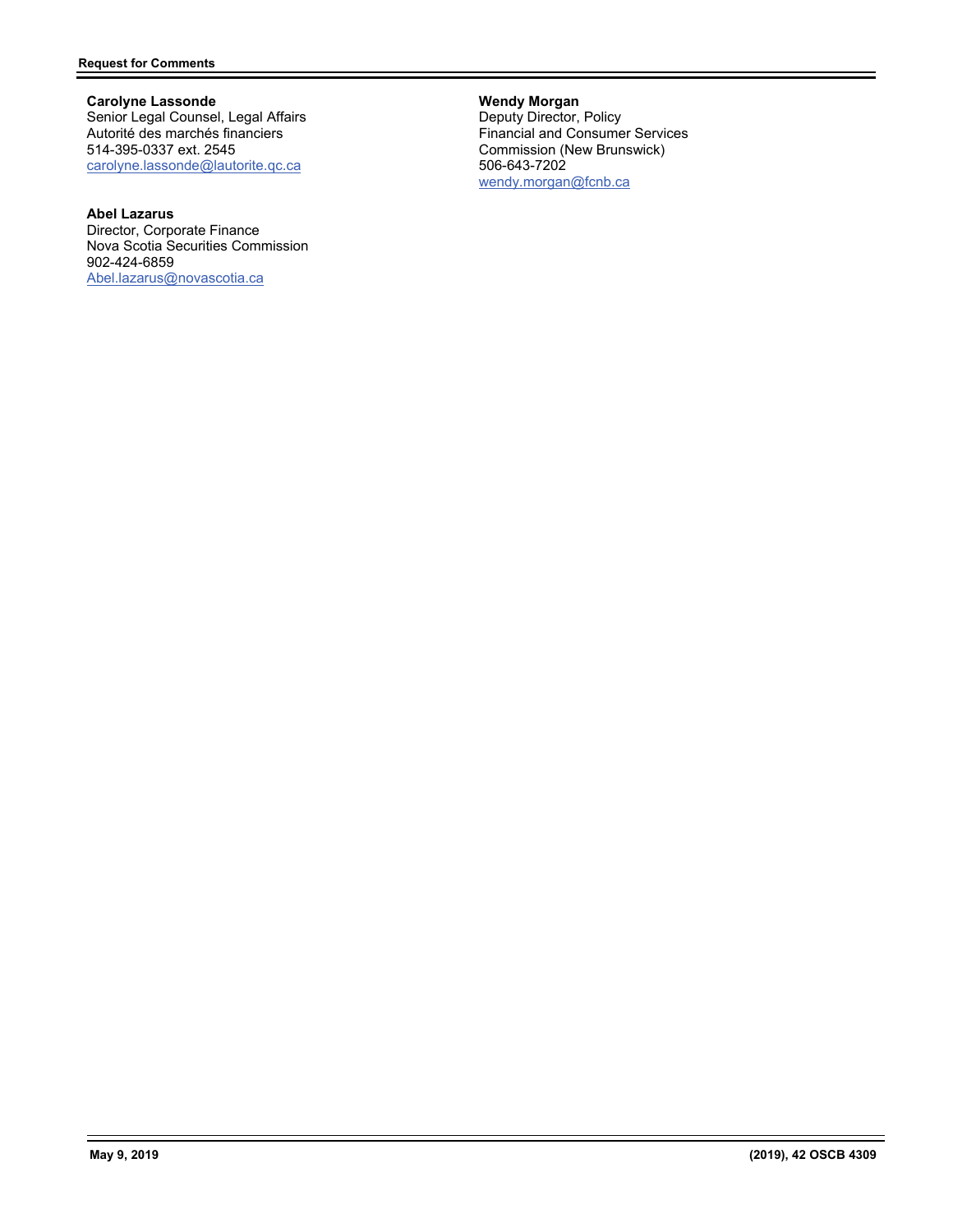# **ANNEX A**

# **PROPOSED AMENDMENTS TO NATIONAL INSTRUMENT 44-102** *SHELF DISTRIBUTIONS*

*1. National Instrument 44-102 Shelf Distributions is amended by this Instrument.* 

# *2. Part 9 is replaced with the following:*

# **PART 9 – AT-THE-MARKET DISTRIBUTIONS OF EQUITY SECURITIES UNDER SHELF**

# **9.1 Definitions**

In this Part

"ATM exchange" means

- (a) a short form eligible exchange, or
- (b) a marketplace outside of Canada;

### "ATM prospectus" means

- (a) a short form prospectus that is a base shelf prospectus for an at-the-market distribution,
- (b) a shelf prospectus supplement to a base shelf prospectus referred to in paragraph (a), and
- (c) a shelf prospectus supplement establishing an at-the-market distribution;

"highly-liquid security" means, in relation to an at-the-market distribution, a listed security or quoted security that:

- (a) has traded, in total, on one or more marketplaces, as reported on a consolidated market display during a 60-day period ending not earlier than 10 days prior to the distribution:
	- (i) an average of at least 100 times per trading day, and
	- (ii) with an average trading value of at least \$1,000,000 per trading day; or
- (b) at the time of the distribution is subject to Regulation M under the 1934 Act and is considered to be an "actively-traded security" under that regulation.

"investment dealer" has the meaning ascribed to it in National Instrument 31-103 *Registration Requirements, Exemptions and Ongoing Registrant Obligations*;

"marketplace" has the meaning ascribed to it in National Instrument 21-101 *Marketplace Operation*.

#### **9.2 Provisions not applicable to at-the-market distributions**

- (1) The following provisions do not apply to an issuer distributing a security under an ATM prospectus:
	- (a) section 7.2 of NI 41-101;
	- (b) Item 20 of Form 44-101F1;
	- (c) item 8 of section 5.5 of this Instrument.
- (2) The following provisions do not apply to an investment dealer acting as an underwriter in connection with the distribution of a security under an ATM prospectus:
	- (a) section 6.7 or a similar provision under securities legislation;
	- (b) item 8 of section 5.5 of this Instrument.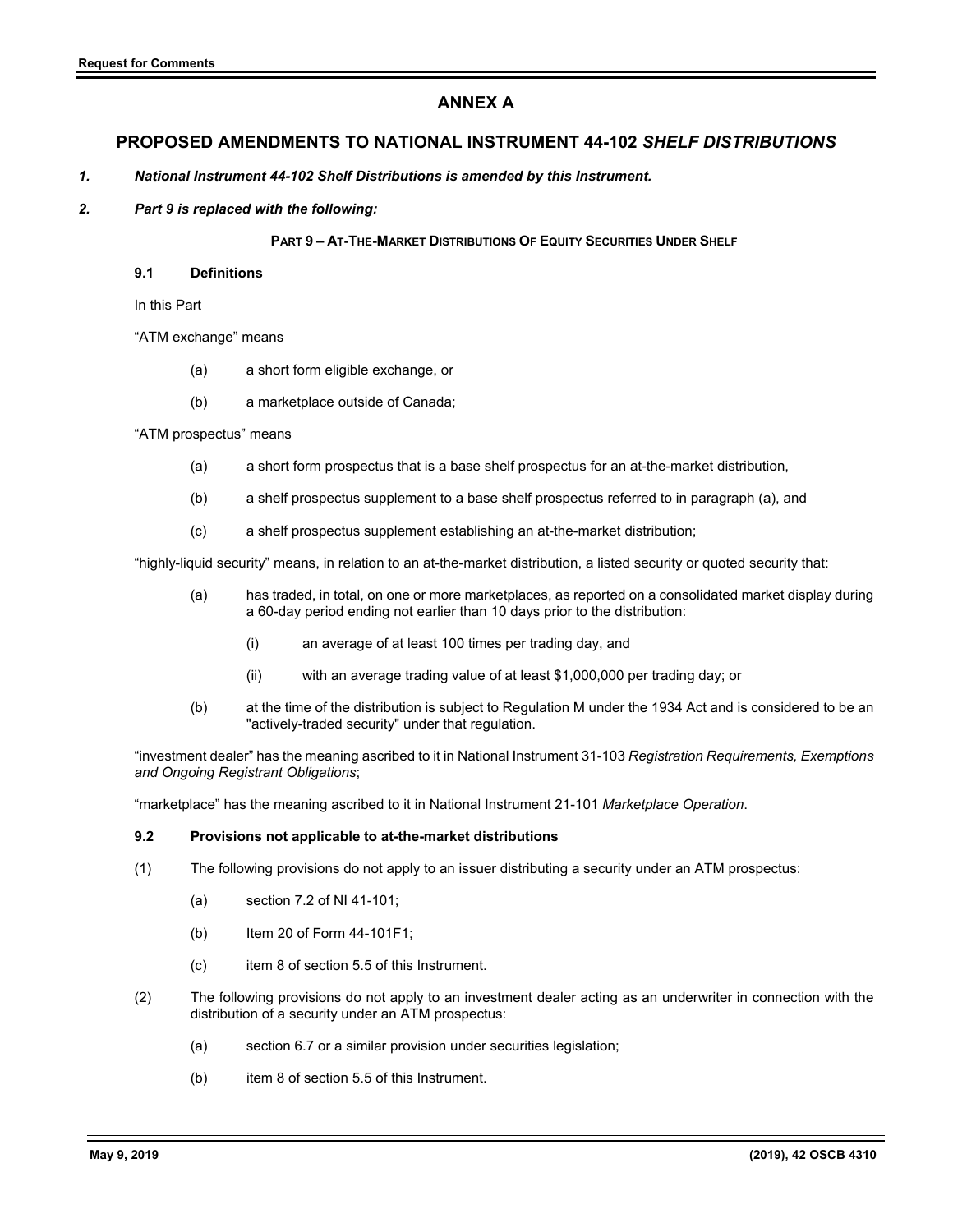### **9.3 Requirements for issuers and underwriters conducting at-the-market distributions**

(1) An issuer may distribute a security under an ATM prospectus as part of an at-the-market distribution if all of the following apply:

### **[OPTION 1 – LIQUIDITY TEST:**

- (a) either:
	- (i) the security being distributed is a highly-liquid security, or
	- (ii) the aggregate number of securities of the class distributed on all ATM exchanges under the ATM prospectus on the day of the distribution does not exceed 25% of the trading volume of that class on all marketplaces on that day;]

# **[OPTION 2 – NO LIQUIDITY TEST: paragraph (a) will not be adopted]**

- (b) the security being distributed is an equity security;
- (c) the security is distributed through an investment dealer acting as an underwriter in connection with the distribution;
- (d) with respect to any agreement with an investment dealer referred to in paragraph (c) to distribute the security, the issuer
	- (i) has issued and filed a news release
		- (A) announcing that the issuer has entered into the agreement,
		- (B) indicating that an ATM prospectus has been filed, or will be filed, on SEDAR, and
		- (C) specifying where and how a purchaser of a security under the at-the-market distribution may obtain a copy of the agreement and the ATM prospectus; and
	- (ii) has filed a copy of the agreement on SEDAR;
- (e) the ATM prospectus discloses the material terms of any agreement referred to in paragraph (d);
- (f) the issuer distributes the security through an ATM exchange;
- (g) the issuer has disclosed the distribution if it constitutes a material fact or material change;
- (h) the cover page of the base shelf prospectus states that it may qualify an at-the-market distribution;
- (i) the ATM prospectus states in substantially the following words:

*"Securities legislation in some provinces [and territories] of Canada provides purchasers of securities with the right to withdraw from an agreement to purchase securities and with remedies for rescission or, in some jurisdictions, revisions of the price, or damages if the prospectus, prospectus supplements relating to securities purchased by a purchaser and any amendment are not delivered to the purchaser, provided that the remedies are exercised by the purchaser within the time limit prescribed by securities legislation. However, purchasers of [describe securities] distributed under an at-the-market distribution by [name of issuer] do not have the right to withdraw from an agreement to purchase the [describe securities] and do not have remedies of rescission or, in some jurisdictions, revisions of the price, or damages for non-delivery of the prospectus supplement, the accompanying prospectus and any amendment thereto relating to [describe securities] purchased by such purchaser because the prospectus supplement, the accompanying prospectus and any amendment thereto relating to the [describe securities] purchased by such purchaser will not be delivered, as permitted under Part 9 of National Instrument 44-102 Shelf Distributions.*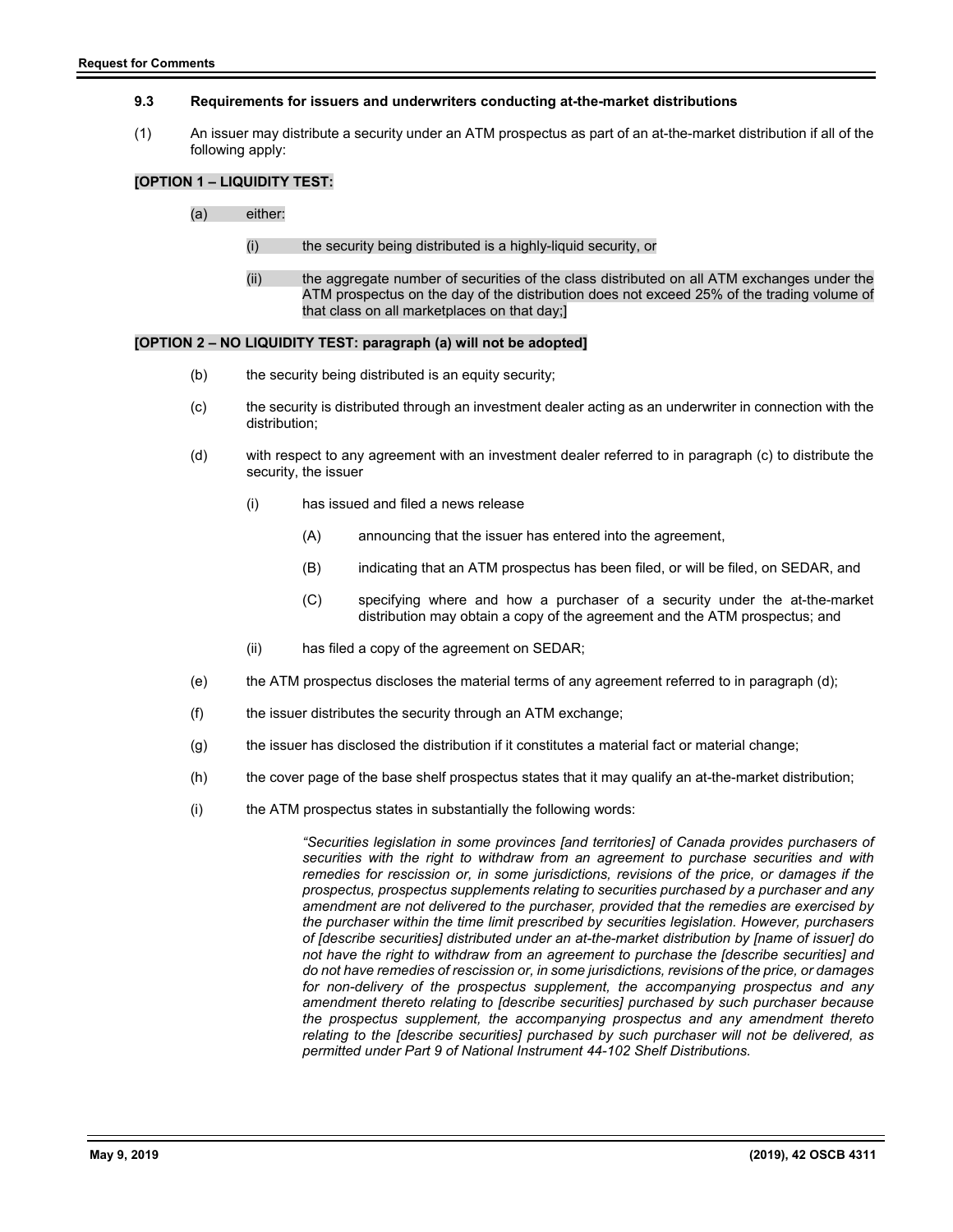*Securities legislation in some provinces [and territories] of Canada further provides purchasers with remedies for rescission or, in some jurisdictions, revisions of the price or damages if the prospectus, prospectus supplements relating to securities purchased by a purchaser and any amendment contains a misrepresentation. Those remedies must be exercised by the purchaser within the time limit prescribed by securities legislation. Any remedies under securities legislation that a purchaser of [describe securities] distributed under an at-the-market distribution by [name of issuer] may have against [name of issuer] or its agents for rescission or, in some jurisdictions, revisions of the price, or damages if the prospectus supplement, the accompanying prospectus and any amendment thereto relating*  to securities purchased by a purchaser and any amendment contain a misrepresentation will *remain unaffected by the non-delivery of the prospectus referred to above.* 

*A purchaser should refer to any applicable securities legislation for the particulars of these rights and should consult a legal adviser."*;

- (j) if there has been any previous statement of a purchaser's rights contained in a previous version of the ATM prospectus, the issuer discloses in the ATM prospectus that, solely with regards to the at-themarket distribution, the statement of rights required to be included in the ATM prospectus under paragraph (i) supersedes and replaces the previous statement;
- (k) the ATM prospectus states:

*"No underwriter of the at-the-market distribution, nor any person or company acting jointly or in concert with an underwriter, may enter into any transaction that is intended to stabilize or maintain the market price of the securities or securities of the same class as the securities distributed under the ATM prospectus, including selling an aggregate number or principal amount of securities that would result in the underwriter creating an over-allocation position in the securities."*;

- (l) the ATM prospectus includes the certificates required under Part 5 of NI 41-101 or other securities legislation in the form required under section 9.5 or 9.6 of this Instrument, as applicable.
- (2) An underwriter of an at-the-market distribution, or a person or company acting jointly or in concert with the underwriter, must not enter into any transaction that is intended to stabilize or maintain the market price of the same class of securities distributed under the at-the-market distribution, including for greater certainty, trading a security that would result in the underwriter creating an over-allocation position in that class of securities.

# **9.4 Reporting**

- (1) Subject to subsection (2), for each month during which the issuer distributes securities under an ATM prospectus, the issuer, within 7 days after the end of the month, files a report on SEDAR, disclosing
	- (a) the number and average price of the securities distributed under the ATM prospectus, and
	- (b) the aggregate gross and net proceeds raised, and the aggregate commissions paid or payable, under the ATM prospectus to date.
- (2) If each security distributed under an ATM prospectus is a highly-liquid security at the time of the at-the-market distribution, subsection (1) does not apply to the distribution if, in its annual financial statements, interim financial reports, and management discussion and analysis filed on SEDAR, for the year and period immediately following the distribution, the issuer discloses
	- (a) the number and average price of the securities distributed under the ATM prospectus, and
	- (b) the aggregate gross and net proceeds raised, and the aggregate commissions paid or payable, under the ATM prospectus to date.

# **9.5 Form of certificates – base shelf prospectus establishing an at-the-market distribution**

(1) If a base shelf prospectus establishes an at-the-market distribution, the issuer certificate form required under paragraph 9.3(1)(l) must state the following: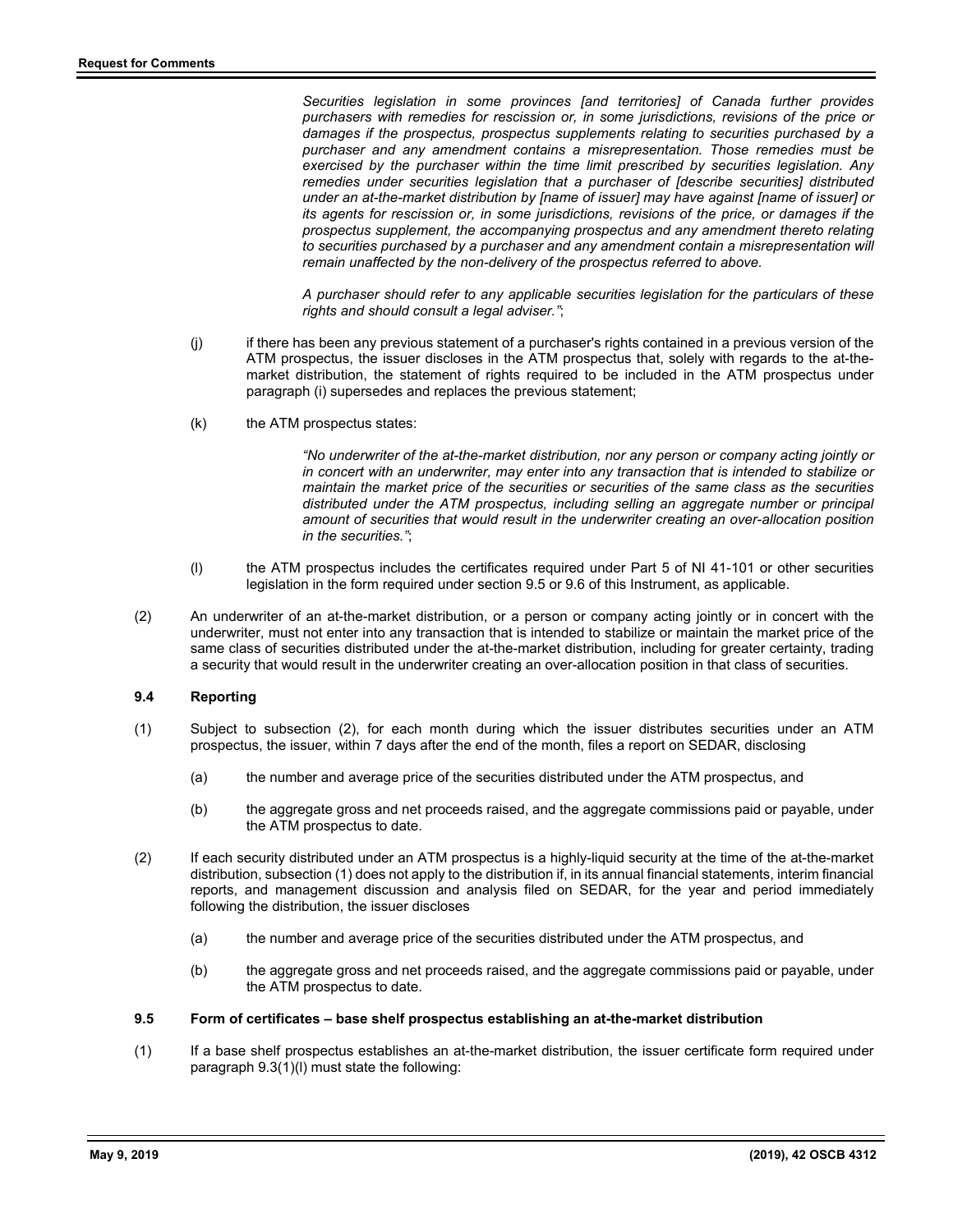"This short form prospectus, together with the documents incorporated in this prospectus by reference, will, as of the date of a particular distribution of securities under the prospectus, constitute full, true and plain disclosure of all material facts relating to the securities offered by this prospectus and the supplement(s) as required by the securities legislation of [insert name of each jurisdiction in which qualified]."

(2) If a base shelf prospectus establishes an at-the-market distribution, the underwriter certificate form required under paragraph 9.3(1)(l) must state the following:

> "To the best of our knowledge, information and belief, this short form prospectus, together with the documents incorporated in this prospectus by reference, will, as of the date of a particular distribution of securities under the prospectus, constitute full, true and plain disclosure of all material facts relating to the securities offered by this prospectus and the supplement(s) as required by the securities legislation of [insert name of each jurisdiction in which qualified]."

- (3) For an amendment to a base shelf prospectus that includes the form of certificates required under subsections (1) and (2), if the amendment does not restate the base shelf prospectus,
	- (a) the issuer certificate form must state the following:

"The short form prospectus dated [insert date] as amended by this amendment, together with the documents incorporated in this prospectus by reference, will, as of the date of a particular distribution of securities under the prospectus, constitute full, true and plain disclosure of all material facts relating to the securities offered by this prospectus and the supplement(s) as required by the securities legislation of [insert name of each jurisdiction in which qualified]. "

(b) the underwriter certificate form must state the following:

"To the best of our knowledge, information and belief, the short form prospectus dated [insert date] as amended by this amendment, together with the documents incorporated in this prospectus by reference, will, as of the date of a particular distribution of securities under the prospectus, constitute full, true and plain disclosure of all material facts relating to the securities offered by this prospectus and the supplement(s) as required by the securities legislation of [insert name of each jurisdiction in which qualified]."

- (4) For an amended and restated base shelf prospectus in respect of a base shelf prospectus that includes the certificates required under subsections (1) and (2),
	- (a) the issuer certificate form must state the following:

"This amended and restated short form prospectus, together with the documents incorporated in this prospectus by reference, will, as of the date of a particular distribution of securities under the prospectus, constitute full, true and plain disclosure of all material facts relating to the securities offered by this prospectus and the supplement(s) as required by the securities legislation of [insert name of each jurisdiction in which qualified]."

(b) the underwriter certificate form must state the following:

"To the best of our knowledge, information and belief, this amended and restated short form prospectus, together with the documents incorporated in this prospectus by reference, will, as of the date of a particular distribution of securities under the prospectus, constitute full, true and plain disclosure of all material facts relating to the securities offered by this prospectus and the supplement(s) as required by the securities legislation of [insert name of each jurisdiction in which qualified]."

# **9.6 Form of certificates – shelf prospectus supplement establishing an at-the-market distribution**

(1) If the form of certificate required under subsection 9.5(1) was not included in the corresponding base shelf prospectus, the issuer certificate form required under paragraph 9.3(1)(l) must, in a shelf prospectus supplement that establishes an at-the-market distribution, state the following: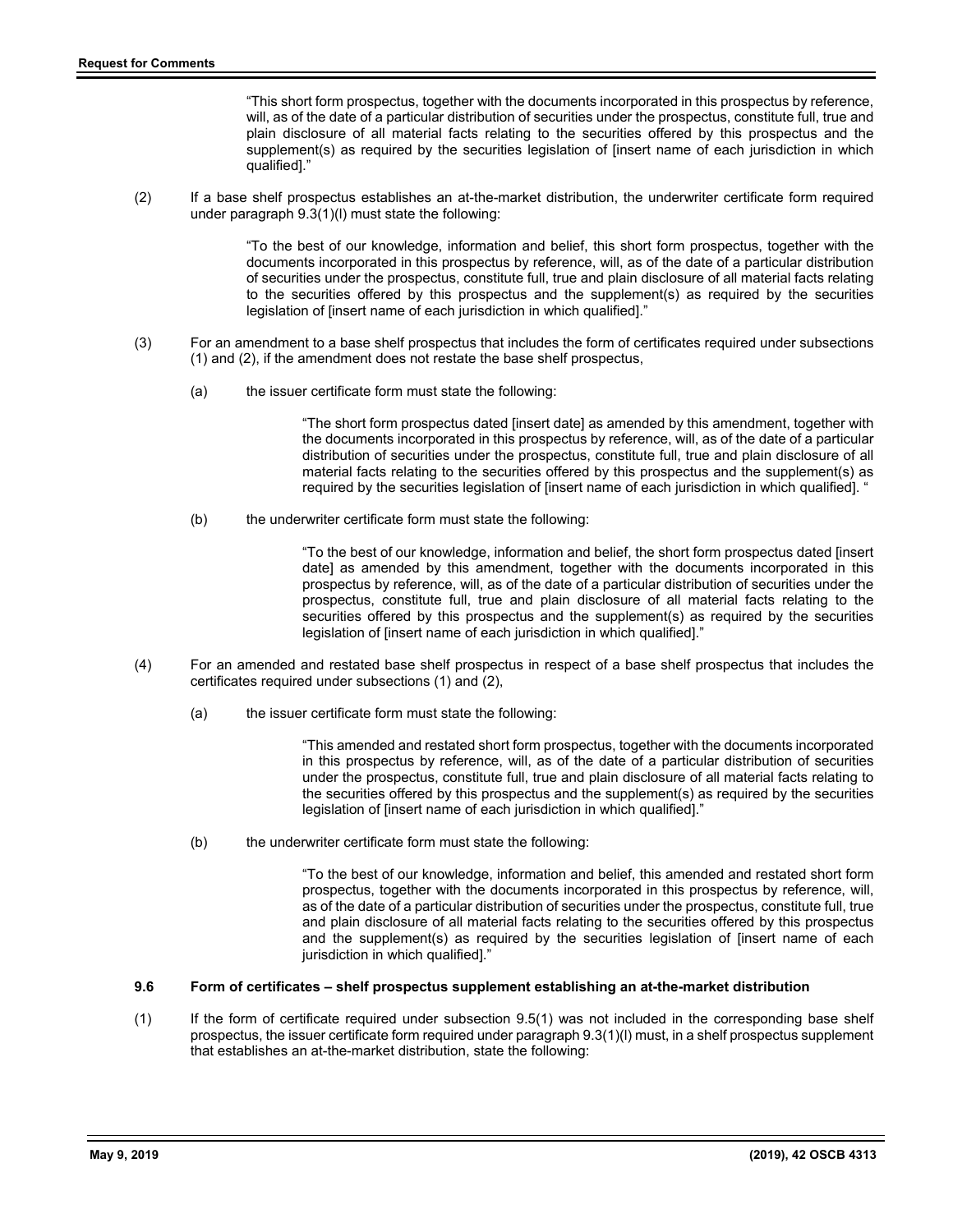"The short form prospectus, together with the documents incorporated in the prospectus by reference, as supplemented by the foregoing, will, as of the date of a particular distribution of securities under the prospectus, constitute full, true and plain disclosure of all material facts relating to the securities offered by the prospectus and the supplement(s) as required by the securities legislation of [insert name of jurisdiction in which qualified]."

(2) If the form of certificate required under subsection 9.5(2) was not included in the corresponding base shelf prospectus, the underwriter certificate form required under paragraph 9.3(1)(l) must, in a shelf prospectus supplement that establishes an at-the-market distribution, state the following:

> "To the best of our knowledge, information and belief, the short form prospectus, together with the documents incorporated in the prospectus by reference, as supplemented by the foregoing, will, as of the date of a particular distribution of securities under the prospectus, constitute full, true and plain disclosure of all material facts relating to the securities offered by the prospectus and the supplement(s) as required by the securities legislation of [insert name of jurisdiction in which qualified]."

- (3) For an amendment to a shelf prospectus supplement in respect of a shelf prospectus supplement that includes the certificates required under subsections (1) and (2), if the amendment does not restate the shelf prospectus supplement,
	- (a) the issuer certificate form must state the following:

"The short form prospectus, together with the documents incorporated in the prospectus by reference, as supplemented by the foregoing as it amends the shelf prospectus supplement dated [insert date], will, as of the date of a particular distribution of securities under the prospectus, constitute full, true and plain disclosure of all material facts relating to the securities offered by the prospectus and the supplement(s) as required by the securities legislation of [insert name of jurisdiction in which qualified]."

(b) the underwriter certificate form must state the following:

"To the best of our knowledge, information and belief, the short form prospectus, together with the documents incorporated in the prospectus by reference, as supplemented by the foregoing as it amends the shelf prospectus supplement dated [insert date], will, as of the date of a particular distribution of securities under the prospectus, constitute full, true and plain disclosure of all material facts relating to the securities offered by the prospectus and the supplement(s) as required by the securities legislation of [insert name of jurisdiction in which qualified]."

- (4) For an amended and restated shelf prospectus supplement in respect of a shelf prospectus supplement that includes the certificates required under subsections (1) and (2),
	- (a) the issuer certificate form must state the following:

"The short form prospectus, together with the documents incorporated in the prospectus by reference, as supplemented by the foregoing, will, as of the date of a particular distribution of securities under the prospectus, constitute full, true and plain disclosure of all material facts relating to the securities offered by the prospectus and the supplement(s) as required by the securities legislation of [insert name of jurisdiction in which qualified]."

(b) the underwriter certificate form must state the following:

"To the best of our knowledge, information and belief, the short form prospectus, together with the documents incorporated in the prospectus by reference, as supplemented by the foregoing, will, as of the date of a particular distribution of securities under the prospectus, constitute full, true and plain disclosure of all material facts relating to the securities offered by the prospectus and the supplement(s) as required by the securities legislation of [insert name of jurisdiction in which qualified]."

3. These amendments come into force on ●.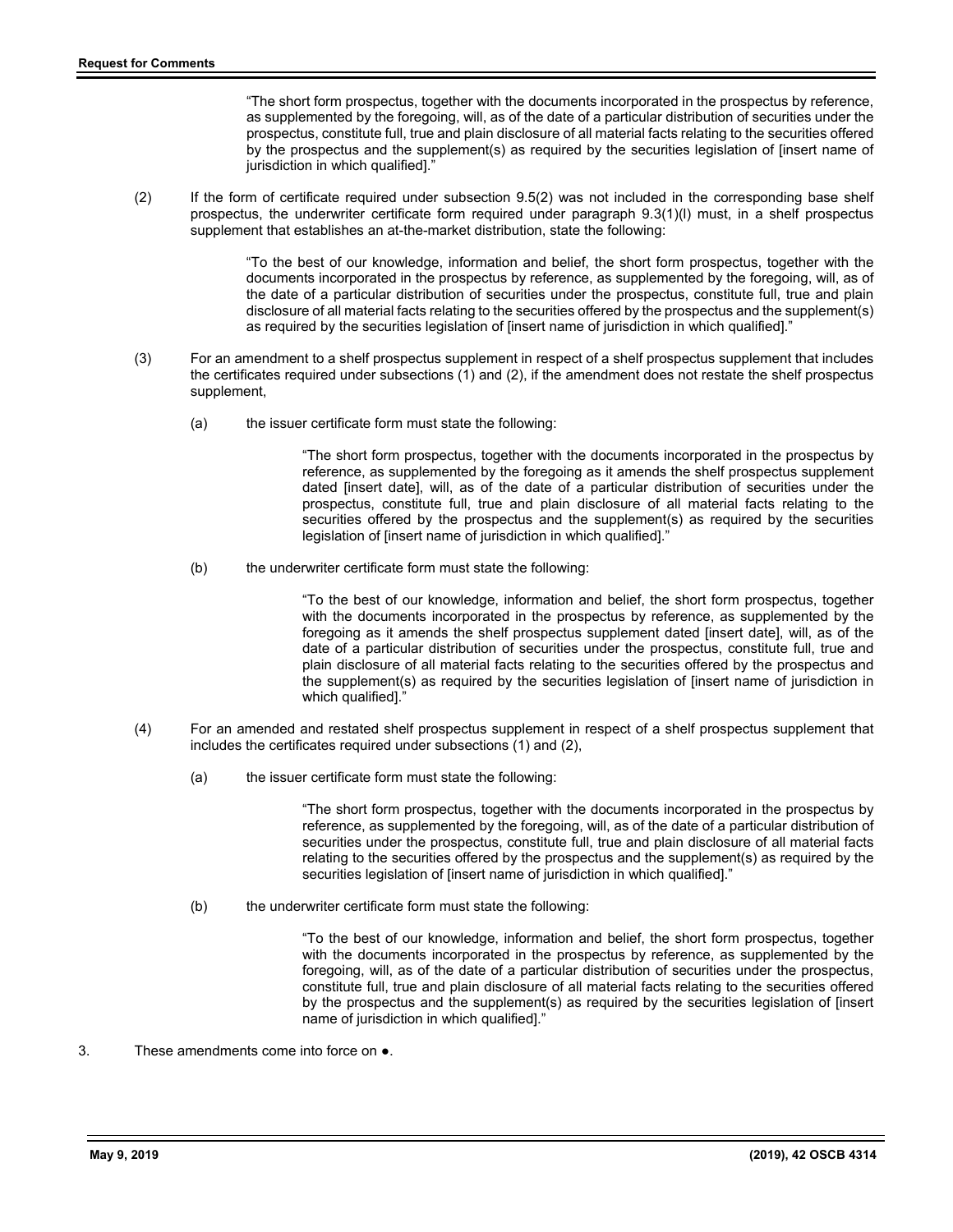# **ANNEX B**

# **PROPOSED CHANGES TO COMPANION POLICY 44-102CP** *TO NATIONAL INSTRUMENT 44-102 SHELF DISTRIBUTIONS*

### *1. Companion Policy 44-102CP to National Instrument 44-102 Shelf Distributions is changed by this Document.*

# *2. The following Part is added:*

### **PART 5 – AT-THE-MARKET DISTRIBUTIONS OF EQUITY SECURITIES UNDER SHELF**

### **5.1 Purpose**

 The purpose of Part 9 of NI 44-102 is to provide exemptions from certain regulatory requirements, subject to conditions, so that issuers and underwriters may distribute securities under an ATM prospectus.

### **5.2 Definition of highly-liquid security**

 It is the issuer's responsibility to determine if a security is a highly-liquid security. The definition of "highly-liquid security" is intended to be identical in substance to the one found in IIROC's Universal Market Integrity Rules (UMIR) except that, in relation to an at-the-market distribution, the determination is made at the time of each at-the-market distribution. The definition includes the expression "consolidated market display", which is also defined in UMIR. To assist an issuer in making such a determination, IIROC maintains a list of highly-liquid securities. The definition of "consolidated market display" and the list of highly-liquid securities prepared by IIROC are available on IIROC's website at www.iiroc.ca.

### **5.3 Disclosure of Intention to Qualify At-the-Market Distribution**

(1) Paragraph 9.3(1)(h) of Part 9 of NI 44-102 requires that an issuer disclose on the cover page of its base shelf prospectus that the prospectus may qualify an at-the-market distribution. An at-the-market distribution cannot be established by shelf prospectus supplement unless the base shelf prospectus has met this requirement. The securities regulatory authorities are of the view that a base shelf prospectus that is intended to qualify an at-the-market distribution may result in additional review respecting sufficiency of proceeds, an issuer's business or a recent reverse take-over of former shell companies. In connection with this review, the securities regulatory authorities may consider a number of factors, including

- (a) the number of securities that may be qualified by the base shelf prospectus;
- (b) the total number of issued and outstanding securities of the same class; and
- (c) the trading volume of the securities of the same class.

(2) An issuer should qualify the statements required by paragraphs 2 and 3 of section 5.5 of NI 44-102 in its base shelf prospectus to indicate that delivery is not required where an exemption from the delivery requirements referred to in these provisions is available.

#### **5.4 Material Fact or Material Change**

(1) In determining whether a proposed distribution of securities under an ATM prospectus would constitute a material fact or material change under paragraph 9.3(1)(g) of NI 44-102, the issuer should take into account a number of factors including

- (a) the parameters of the proposed distribution, including the number of securities proposed to be distributed and any price or timing restrictions that the issuer may impose with respect to the proposed distribution;
- (b) the percentage of the outstanding securities of the same class that the number of securities proposed to be distributed represents;
- (c) previous, and cumulative, distributions of securities under the ATM prospectus;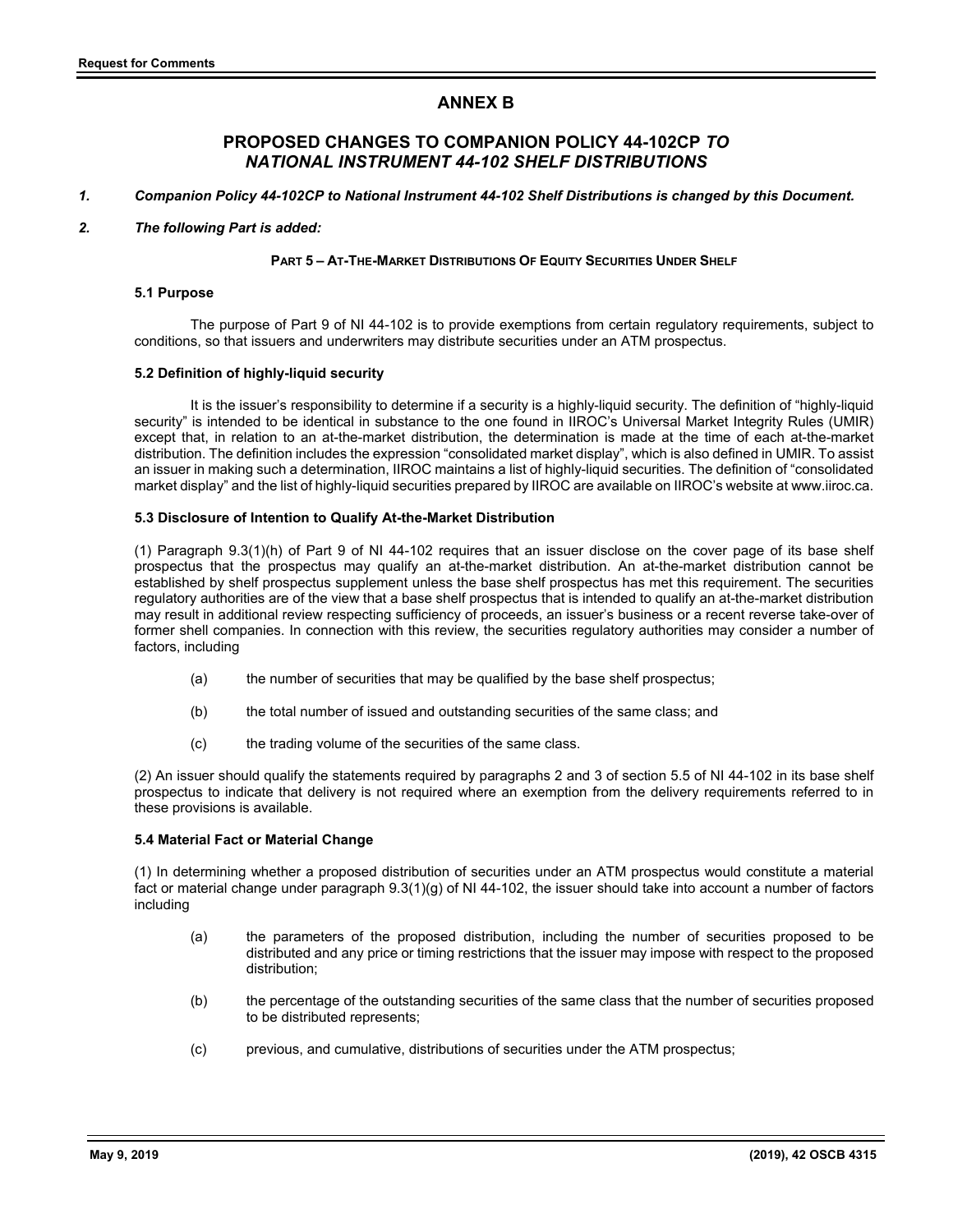- (d) whether the investment dealer has advised the issuer that the proposed distribution may have a significant impact on the market price of securities of the same class;
- (e) trading volume and volatility of securities of the same class;
- (f) recent developments in the business, operations or capital of the issuer; and
- (g) prevailing market conditions generally.

(2) The issuer will have an interest in minimizing the market impact of an at-the-market distribution. If a proposed distribution of securities under an ATM prospectus could have a significant impact on the market price of securities of the same class as the securities proposed to be distributed, the proposed distribution may disrupt a fair and orderly market. The investment dealer selected by the issuer will have experience and expertise in managing orders to limit any negative effect on market integrity. An investment dealer is prohibited from engaging in conduct that may disrupt a fair and orderly market under IIROC rules and standards of conduct.

### **5.5 Selling Agent**

It is best practice to include language in an ATM prospectus that a purchaser's rights and remedies under applicable securities legislation against the dealer underwriting or acting as an agent for the issuer in an at-the-market distribution will not be affected by that dealer's decision to effect the distribution directly or through a selling agent.

### **5.6 Designated News Releases**

 To ensure an ATM prospectus includes full, true and plain disclosure of all material facts related to the securities distributed under the ATM prospectus, the issuer may file a designated news release rather than filing a prospectus supplement or an amended prospectus. If an issuer disseminates a news release disclosing information that, in the issuer's determination, constitutes a "material fact", the issuer should identify the news release as a "designated news release" for the purposes of the ATM prospectus. This designation should be made on the face page of the version of the news release filed on SEDAR. An ATM prospectus should provide that any such designated news release will be deemed to be incorporated by reference into the ATM prospectus.

### **5.7 Prospectus Certificates**

 The certificates required to be filed under paragraph 9.3(1)(l) of NI 44-102 in the form required under sections 9.5 and 9.6 of NI 44-102, as applicable, are forward looking certificates confirming that the ATM prospectus provides full, true and plain disclosure of all material facts relating to the securities distributed under the ATM prospectus as of the date of each distribution under an ATM prospectus. For promoters of an at-the-market distribution, the certificate of promoter required under Part 5 of NI 41-101 should be in the form required by section 9.5 or 9.6 of NI 44-102, as applicable.

#### **5.8 Filing Jurisdictions**

 Issuers are required to file a prospectus in every jurisdiction where a distribution will occur. However, because purchases in an at-the-market distribution are made directly on a securities exchange, it is difficult to determine where a distribution will occur because issuers and dealers are unable to determine where a purchaser is located at the time of the trade. As a result, it is possible that purchasers under an at-the-market distribution can be located in any jurisdiction of Canada.

3. These changes become effective on ●.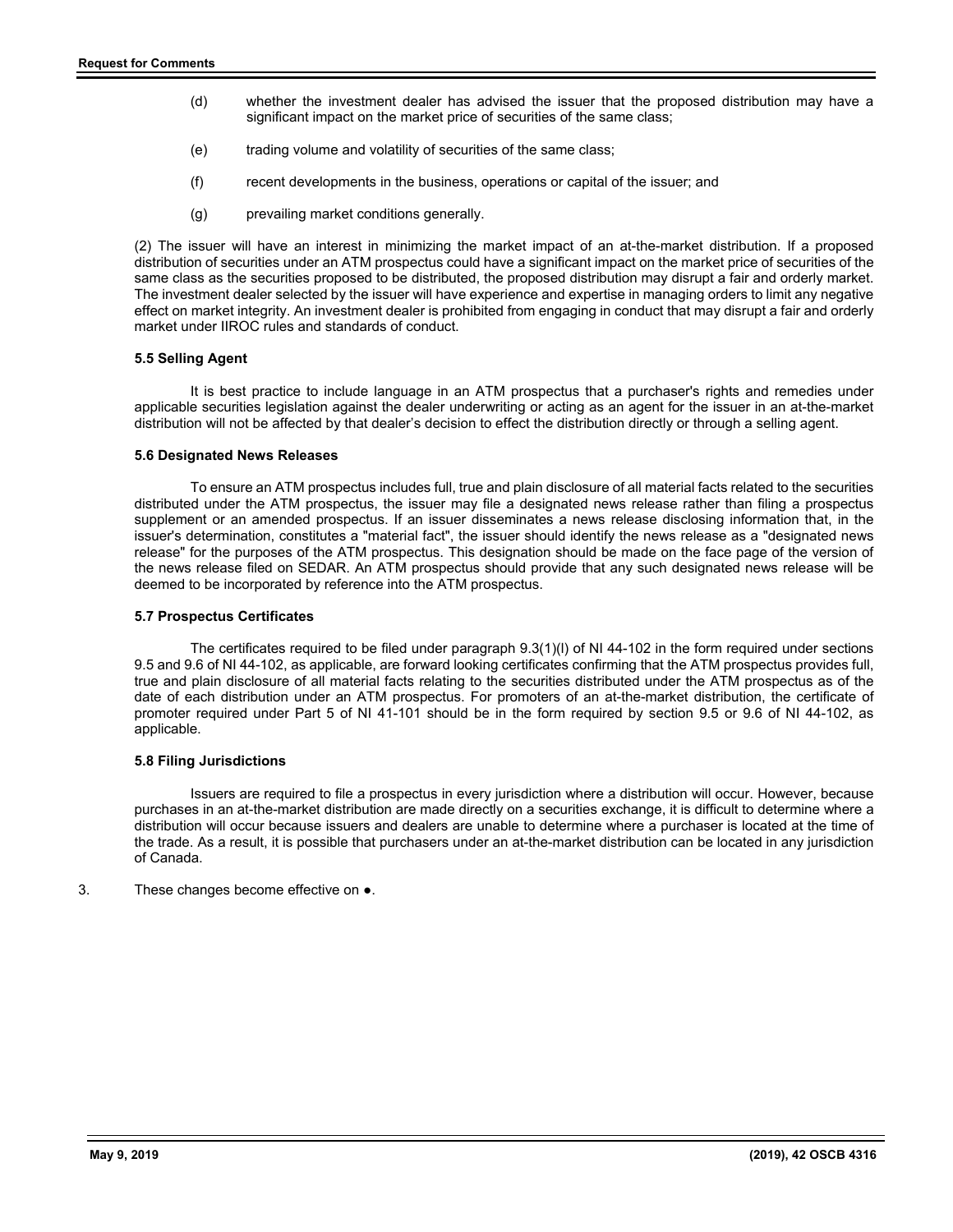# **ANNEX C**

# **LOCAL MATTERS ONTARIO SECURITIES COMMISSION**

# **Introduction**

The CSA are proposing the following changes:

- proposed amendments to National Instrument 44-102 *Shelf Distributions*, and
- a proposed change to Companion Policy 44-102CP *Shelf Distributions*. 1

Please refer to the main body of the CSA notice in which this Annex is included.

# **Description of Anticipated Costs and Benefits of Proposed NI 44-102 Amendments.**

# 1. Overview

As stated in the Notice, the Proposed Amendments have been informed by comments received in response to CSA Consultation Paper 51-404 *Considerations for Reducing Regulatory Burden for Non-Investment Fund Reporting Issuers* (**CSA Consultation Paper 51-404**). The Proposed Amendments aim to replace relief that has been required by issuers conducting ATM distributions of equity securities and liberalize the current ATM distribution regime in Canada.

The Proposed Amendments will reduce the regulatory burden for issuers and agents who wish to conduct ATM distributions, as these stakeholders will no longer have to incur costs associated with obtaining relief, such as application and legal fees, estimated to be approximately \$15,000 per application. The speed at which issuers and agents will be able to conduct ATM distributions will also be improved as such distributions will be readily available to market participants who qualify to distribute ATM securities under the Proposed Amendments.

In addition, the Proposed Amendments are expected to increase the number of ATM distributions conducted in Canada, which will in turn benefit Canadian exchanges and certain Canadian investment dealers.

Investor protection is not expected to be compromised, as the relevant investor protection conditions currently found in the exemptive relief orders have been incorporated into the Proposed Amendments.

We are of the view that the regulatory costs associated with the Proposed Amendments are minimal and are outweighed by the benefits of the Proposed Amendments to stakeholders.

# 2. Affected Stakeholders

# *2.1 Reporting Issuers*

Reporting issuers will benefit from the Proposed Amendments as they will no longer have to incur legal and regulatory expenses associated with applications for exemptive relief. ATM distributions will also be readily available to qualifying issuers, thereby eliminating the time delay associated with the application process.

# *2.2 Investment Dealers*

Investment Dealers will also benefit from the Proposed Amendments in the same manner as reporting issuers. Under the existing regime, investment dealers without a U.S. affiliate are also at a competitive disadvantage because issuers that are cross-listed may elect to issue securities by way of an ATM distribution in the U.S. only, due to the complexity of the Canadian ATM model. By removing the costs and time delays associated with the Canadian regime, the Proposed Amendments are expected to encourage ATM distributions in Canada which would result in an additional benefit for certain investment dealers.

*2.3 Exchanges* 

The Canadian exchanges, namely the TSX, TSXV, CSE and Neo/Aequitas will also benefit from the Proposed Amendments. Much as with the investment dealers noted at section 2.2, Canadian exchanges are at a disadvantage to their U.S. counterparts with respect to ATM distributions. Cross-listed issuers often decide to conduct ATM distributions solely over a U.S. exchange in

l

<sup>1</sup> The proposed change provides guidance in the application of the Proposed Amendments.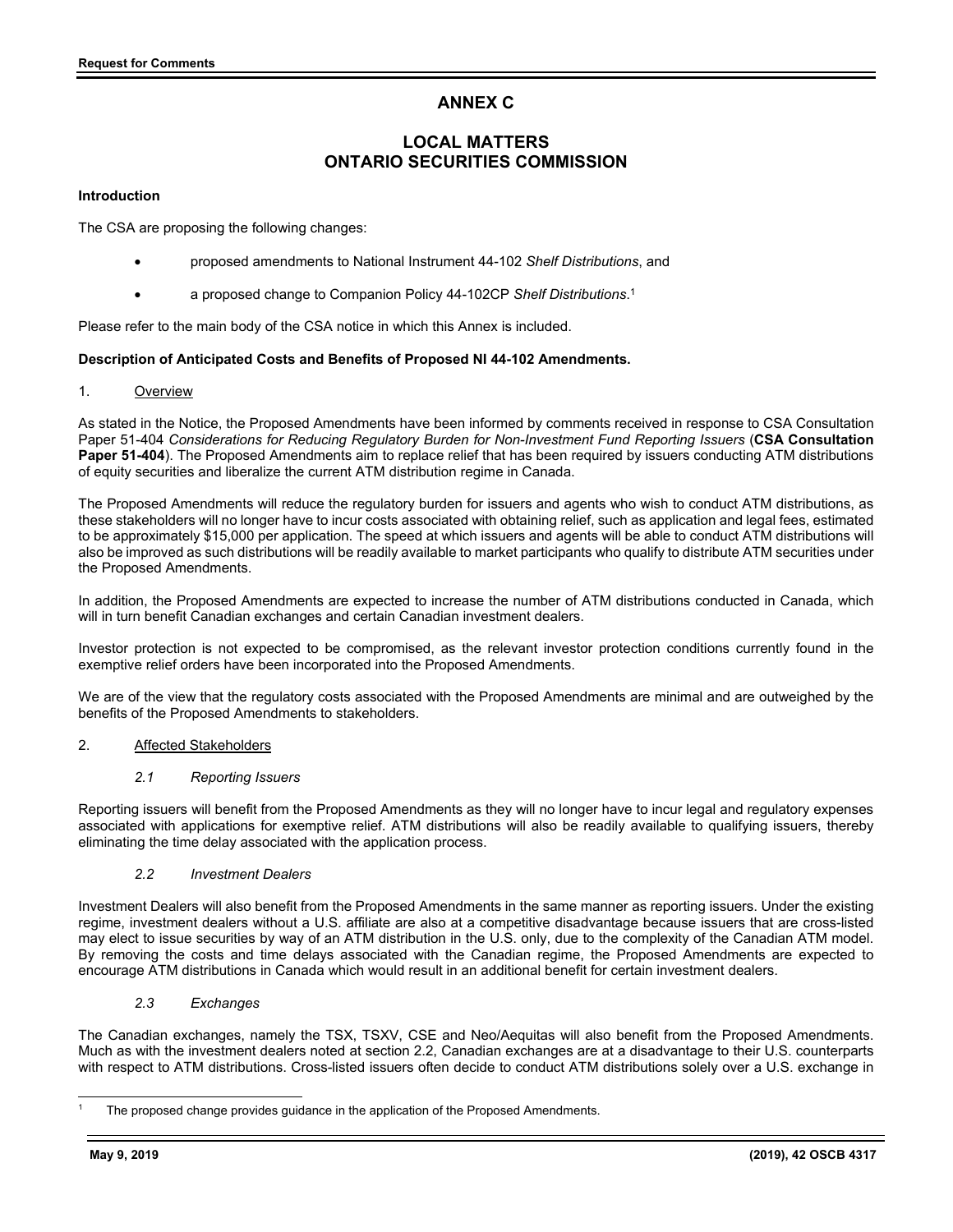order to avoid the costs and delays associated with the existing regime in Canada. The Proposed Amendments are expected to encourage ATM distributions in Canada, which could result in an increase in revenue for Canadian exchanges.

# 3. Non-Affected Stakeholders

*3.1 Investors* 

The impact of the Proposed Amendments on investors (both institutional and retail), has also been considered. We note that the Proposed Amendments have been informed by stakeholder comments received as a result of CSA Consultation Paper 51-404, including from investor advocacy groups. The Proposed Amendments also include relevant conditions from the ATM exemptive relief orders aimed at protecting investors. We are of the view that institutional and retail investors will be neither negatively nor positively affected by the Proposed Amendments considering that no substantive changes have been made to the investor protection conditions included in historical relief orders.

# 4. Description of Anticipated Costs and Benefits of the Proposed Revisions

There are currently approximately 2,629 listed issuers in Canada<sup>2</sup> of which 261 issuers are cross-listed on a U.S. exchange.<sup>3</sup>

At the end of 2017 there were approximately 3,600 publicly listed companies in the U.S.<sup>4</sup> and for year ended December 31, 2017, approximately 290 ATM distributions were announced. Considering that only 3 ATM distributions were announced in Canada in 2017, it appears that a larger proportion of U.S. listed issuers make use of ATM distributions than Canadian issuers.

Stakeholders have informed the CSA that Canadian reporting issuers are at a competitive disadvantage to their counterparts in the U.S. under the existing ATM distribution framework.<sup>5</sup> Stakeholders have also indicated that cross-listed issuers have incentive to pursue financing by way of a U.S. only ATM offering.6

Since 2010, 24 Canadian reporting issuers have conducted 30 ATM distributions and committed to raising approximately \$2.76 billion in capital. This is compared to approximately 1435 distributions announced by 885 issuers in the U.S. with a total commitment amount of \$245 billion during the same period.

Of the 30 ATM distributions by Canadian issuers, 5 were in Canada only, 3 were conducted in both Canada and the U.S. and 22 were conducted in the U.S. only. A chart detailing the commitment amounts in each jurisdiction can be found at Figure 1.

*Figure 1.* 

| ATM Distributions by Canadian Reporting Issuers since 2010 |                             |                          |
|------------------------------------------------------------|-----------------------------|--------------------------|
| <b>Jurisdiction</b>                                        | <b>Total number of ATMs</b> | <b>Total Commitments</b> |
| Canada                                                     | b                           | \$1.33 billion           |
| Cross-Border                                               | د                           | \$610 million            |
| U.S.                                                       | 22                          | \$822 million            |
| <b>Total</b>                                               | 30                          | \$2.76 billion           |

A significant number of cross-listed issuers appear to have conducted ATM distributions exclusively in the U.S. since 2010 and these distributions represent approximately one-third of total commitments under such distributions during the same period.

We further note that the OSC has granted approximately 32 applications for exemptive relief for ATM distributions since 2010. The difference between the number of decisions granted and the number of issuers that have offered securities under an ATM distribution can be accounted for by the fact that, under the current regime, issuers and investment dealers must obtain relief if (i)

 $\frac{1}{2}$  This figure is based on (i) 804 TSX (excluding exchange-traded funds and closed-end funds) and 1,707 TSXV listed issuers as of December 31, 2018; (ii) 112 CSE listed issuers as of December 21, 2018 and (iii) 6 NEO Aequitas listed issuers as of December 21, 2018. Please see the December 2018 MiG Report and related MiG Lists for further information regarding TSX and TSXV issuers https://www.tsx.com/listings/current-market-statistics consulted on January 15, 2019.

<sup>3</sup> This figure includes issuers listed on Nasdaq, NYSE, NYSE Markets, and the OTC Markets.

<sup>4</sup> Bloomberg Editorial Board, "Where Have All the Public Companies Gone?", Bloomberg Opinion, April 9, 2018 https://www.bloomberg.com/opinion/articles/2018-04-09/where-have-all-the-u-s-public-companies-gone consulted on January 11, 2019.

<sup>5</sup> CSA Staff Notice 51-353 p. 13.

<sup>6</sup> CSA Staff Notice 51-353 p. 13. Please also see Comerford, Jason; Lando, Rob; and Chai, Jie, "*At-the-market (ATM) offerings using the Multijurisdictional Disclosure System (MJDS): How the MJDS can turn your U.S. listing into an automated teller machine (the other kind of ATM)"* dated April 30, 2018. https://www.osler.com/en/resources/cross-border/2018/at-the-market-atm-offerings-using-themultijurisdictional-disclosure-system-mjds consulted on January 7, 2019.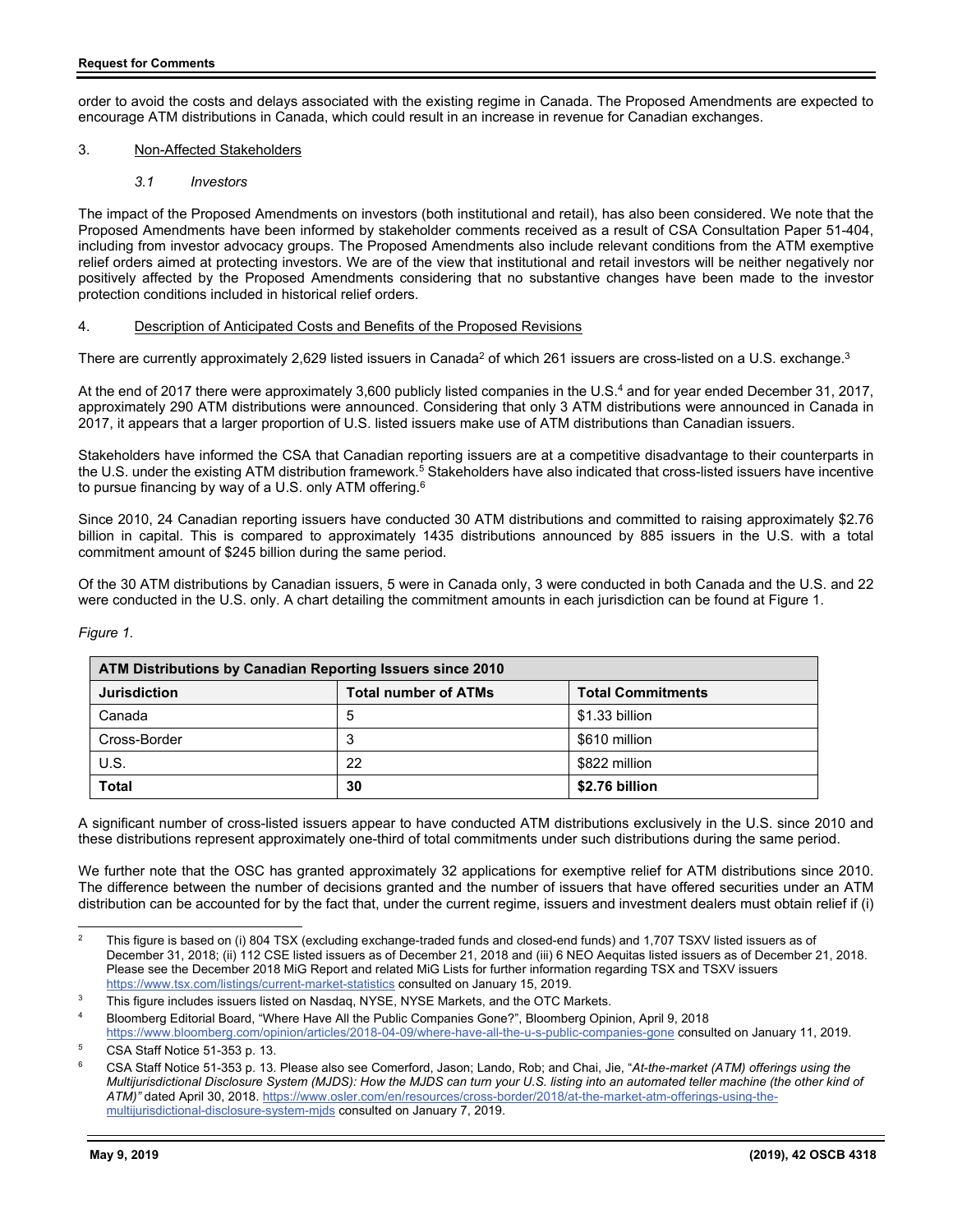an issuer anticipates distributing securities by way of an ATM and (ii) prior to the two parties entering into an equity distribution agreement. If an issuer does not end up conducting an ATM distribution or if the two parties do not enter into an equity distribution agreement, then the relief will not be used.

### *Direct Effects*

We have estimated that it takes on average, approximately 16 hours to process a routine application for ATM relief. Based on this figure, we have assumed that external legal counsel may require approximately 32 hours for this type of application. Typically, a lawyer with approximately 2 to 5 years' experience would represent an issuer on an ATM application and the national average hourly rate for a lawyer with this level of experience is \$251.40.<sup>7</sup> Based on these assumptions, the total amount in legal fees per ATM application is approximately \$8,000.

In addition to the fees incurred to retain counsel, filers must also pay a \$7,000 application fee to the OSC in accordance with Appendix C of OSC Rule 13-502 *Fees*. Accordingly, an issuer and investment dealer that wish to distribute securities by way of an ATM will incur a total cost of approximately \$15,000 per relief application.

The above-noted cost does not include any cost associated with time spent by an issuer's and an investment dealer's management. We note that management is typically involved in the review and approval of a relief application and the associated cost will vary based on an executive's salary and prior experience with ATM applications. This time should be considered in the overall cost of the relief.

We note that under the current regime, an ATM order is valid only for the duration of a base shelf prospectus which, pursuant to NI 44-102, is 25 months. Consequently, the cost noted above may represent a recurring expense for market participants.

The Proposed Amendments will eliminate the above-noted costs completely resulting in an immediate benefit to issuers and investment dealers.

### *Indirect Effects*

Part of the complexity inherent in the existing Canadian ATM distributions model can be attributed to the time required to obtain relief.8 Accordingly, another benefit that will result from the Proposed Amendments, but which is less easily quantified, is the speed within which an issuer will be able to bring an ATM offering to market. Again, staff requires approximately 16 hours to process a routine ATM application. This time is typically spread out over the course of several weeks and involves multiple steps including, but not limited to: (i) reviewing an application; (ii) issuing comments to filing counsel, (iii) resolving outstanding issues; (iv) drafting recommendations and (v) securing time with Commission panel members responsible for granting the relief. The OSC service standard for routine applications is 40 business days<sup>9</sup> and it is not uncommon for the review process to take this amount of time. Under the Proposed Amendments, issuers will no longer be subject to application processing times as ATM distributions will be readily available to market participants who qualify under the Proposed Amendments. This will allow issuers to raise capital more quickly and efficiently than under the existing framework.

Considering that there are approximately 524 Canadian issuers with highly-liquid securities,<sup>10</sup> we are of the view that approximately 20% of reporting issuers in Canada could benefit from the Proposed Amendments, if Option 1 is implemented. 100% of issuers could benefit from the Proposed Amendments if Option 2 is implemented. However, the actual use of ATM distributions will depend on market conditions and the capital needs of individual qualifying firms.

# **Rule-making authority**

In Ontario, the following provisions of the *Securities Act* (the Act) provide the Commission with authority to make the Proposed Amendments:

 Subparagraphs 16 (iii) and (ix) of subsection 143(1) of the Act authorize the Commission to make rules in respect of, or varying the Act to facilitate, expedite or regulate in respect of, the distribution of securities, including by establishing:

l

<sup>7</sup> Bruineman, Marg. "*The right price*: Canadian Lawyer*'s 2018 Legal Fees Survey shows some bright spots for law firms despite a highly competitive market*" Canadian Lawyer, April 2018

https://www.canadianlawyermag.com/staticcontent/AttachedDocs/CL\_Apr\_18\_LegalFeesSurvey.pdf consulted on January 7, 2019. 8 *Ibid* note 5.

<sup>9</sup> Please see the OSC's service commitment for more information: http://www.osc.gov.on.ca/en/About\_service-standards\_index.htm consulted on January 7, 2019.

Please see IIROC's list of highly-liquid securities http://www.iiroc.ca/industry/rulebook/Pages/Highly-Liquid-Stocks.aspx consulted on January 7, 2019.